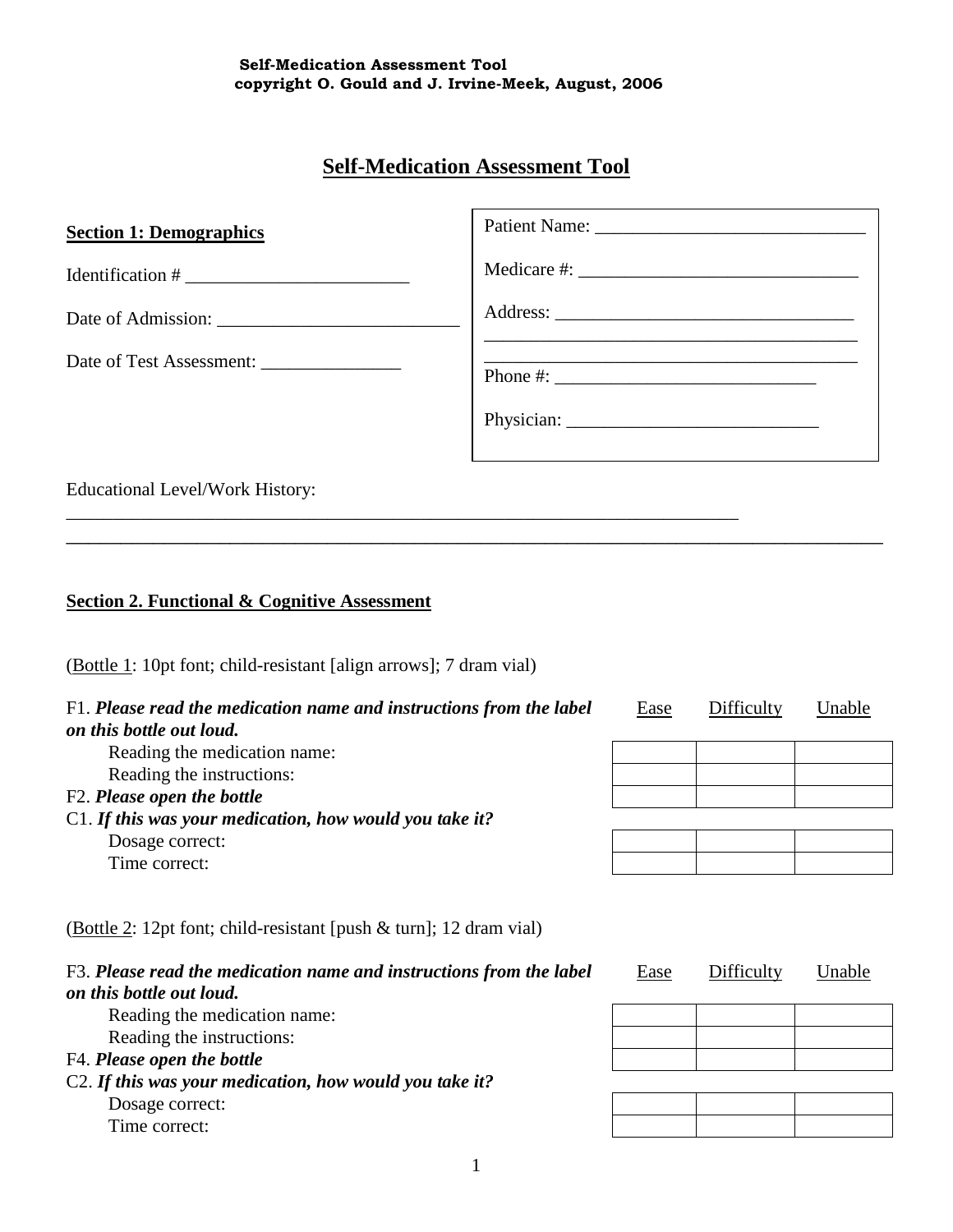(Bottle 3: 14pt font; non-child-resistant [flip-open cap]; 40 dram vial)

| F5. Please read the medication name and instructions from the label<br>on this bottle out loud. | Ease | Difficulty | Unable |
|-------------------------------------------------------------------------------------------------|------|------------|--------|
| Reading the medication name:                                                                    |      |            |        |
| Reading the instructions:                                                                       |      |            |        |
| F6. Please open the bottle                                                                      |      |            |        |
| C3. If this was your medication, how would you take it?                                         |      |            |        |
| Dosage correct:                                                                                 |      |            |        |
| Time correct:                                                                                   |      |            |        |
|                                                                                                 |      |            |        |

(Bottle 3: 14pt font; non-child-resistant [flip-open cap]; 40 dram vial)

F7. *Please take 2 pills out of the bottle.*

| насе | Difficulty | Unable. |
|------|------------|---------|
|      |            |         |

(Bottles 3, 4, & 5: 14pt font; non-child-resistant [flip-open cap]; 40 dram vial)

#### C4. *If you were prescribed all three of these medications, describe when you would take the tablets and how many you would take at each time for a typical day.* Ease Difficulty Unable

|                                                  | $-$ |  |
|--------------------------------------------------|-----|--|
| Bottle 3 (labelled: Take 1 tablet 3 times a day) |     |  |
| Dosage correct:                                  |     |  |
| Time correct:                                    |     |  |
| <b>Bottle 4 (labelled: Take 1 tablet daily)</b>  |     |  |
| Dosage correct                                   |     |  |
| Time correct                                     |     |  |
| Bottle 5 (labelled: Take 1 tablet daily)         |     |  |
| Dosage correct                                   |     |  |
| Time correct                                     |     |  |
|                                                  |     |  |

(7 x 4 slot dosette)

*This is a dosette. The names of the days are printed across the top, and the times of day are printed along the side. Here is Sunday, Monday, Tuesday, and here is Morning, Noon-time meal, evening meal, and before bed.*

|                                                      |           | Ease | Difficulty | Unable |
|------------------------------------------------------|-----------|------|------------|--------|
| C5. Please point to the slot for Tuesday at noon.    |           |      |            |        |
| F8/C6. Please take out the pills for Friday morning. | (F score) |      |            |        |
|                                                      | (C score) |      |            |        |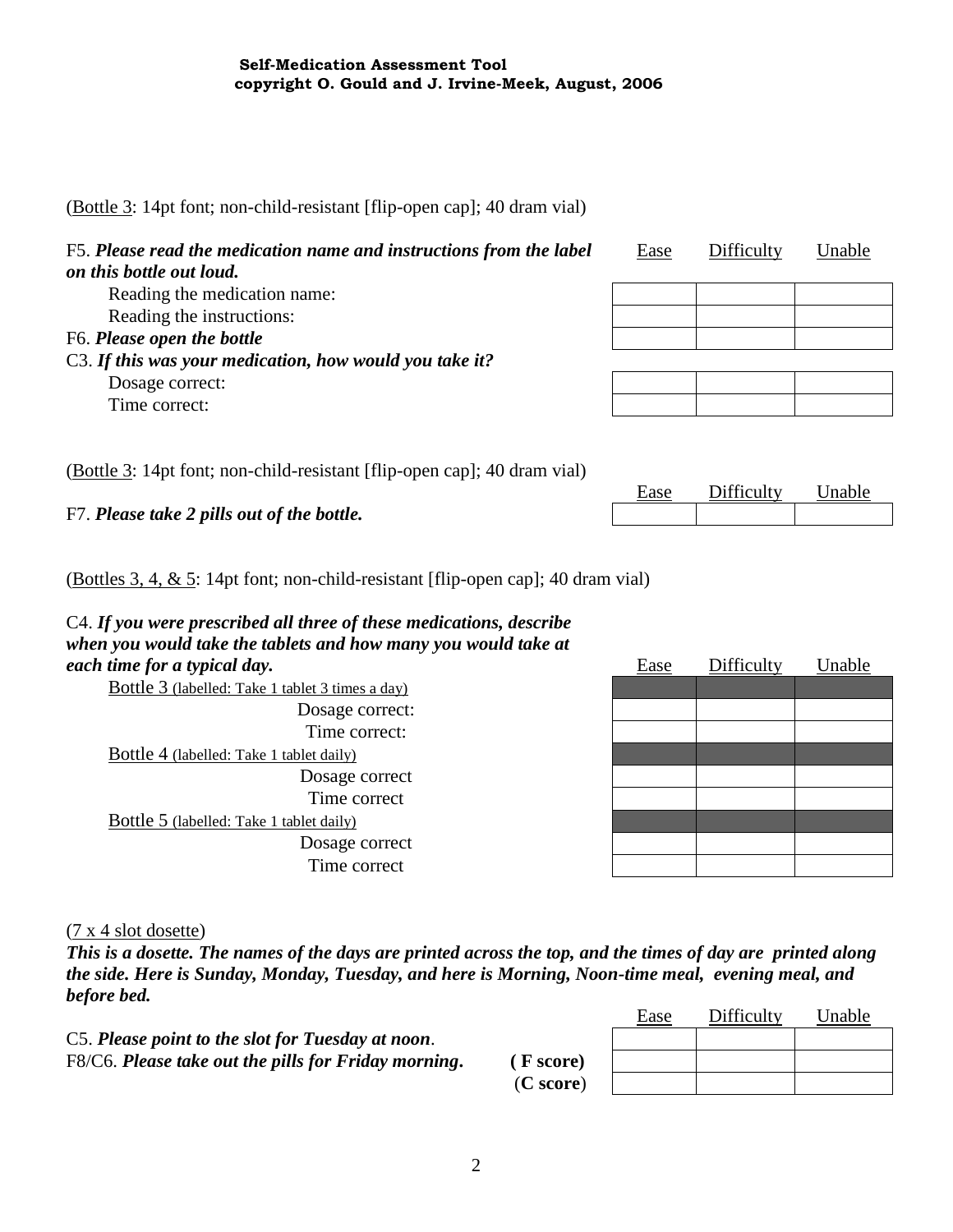(Bottles 3, 4 & 5 with 7x4 slot dosette)

| $C$ 7. Please place the pills from the 3 bottles into the dosette in the correct way for a full week. |                       |      |            |        |  |  |  |
|-------------------------------------------------------------------------------------------------------|-----------------------|------|------------|--------|--|--|--|
| Note to assesser: Allow maximum of 10 minutes to complete this task.                                  |                       |      |            |        |  |  |  |
| Time started:                                                                                         | <b>Time Finished:</b> |      |            |        |  |  |  |
| Bottle 3: (labelled: Take 1 tablet 3 times a day)                                                     |                       | Ease | Difficulty | Unable |  |  |  |
| Dosage correct                                                                                        |                       |      |            |        |  |  |  |
| Time correct                                                                                          |                       |      |            |        |  |  |  |
| <b>Bottle 4:</b> (labelled: Take 1 tablet once a day)                                                 |                       |      |            |        |  |  |  |
| Dosage correct                                                                                        |                       |      |            |        |  |  |  |
| Time correct                                                                                          |                       |      |            |        |  |  |  |
| Bottle 5: (labelled: Take 1 tablet once a day)                                                        |                       |      |            |        |  |  |  |
| Dosage correct                                                                                        |                       |      |            |        |  |  |  |
| Time correct                                                                                          |                       |      |            |        |  |  |  |

(Blister Pack)

*This is blister packaging for medication. The names of the days are printed along the side, and the times of the day are printed across the top. Here is Sunday, Monday, Tuesday, and here is Morning, Noon-time meal, evening meal, and before bed.* Ease Difficulty Unable

|                                                    |           | <b>Ease</b> | DILICUITY | Unable |
|----------------------------------------------------|-----------|-------------|-----------|--------|
| C8. Please point to the bubble for Monday evening. |           |             |           |        |
| $F9/C9$ . Please take out the tablets for          |           |             |           |        |
| (select a day and time).                           |           |             |           |        |
|                                                    | (F score) |             |           |        |
|                                                    | (C score) |             |           |        |
|                                                    |           |             |           |        |

### F10 & F11. *What colour is each of these pills?*

|                         | <u>Ease</u> | Unable |                        | <b>Ease</b> | Unable |
|-------------------------|-------------|--------|------------------------|-------------|--------|
| White                   |             |        | White                  |             |        |
| ( <i>Light</i> ) Yellow |             |        | ( <i>Dark</i> ) Yellow |             |        |
| $(Light)$ Green         |             |        | ( <i>Dark</i> ) Green  |             |        |
| $(Light)$ Blue          |             |        | ( <i>Dark</i> ) Blue   |             |        |
| ( <i>Light</i> ) Purple |             |        | ( <i>Dark</i> ) Purple |             |        |
|                         |             |        |                        |             |        |

Ease Difficulty Unable

Ease Difficulty Unable

*Do you have any difficulty swallowing tablets?*

*Pharmacist's estimate of hearing difficulty.*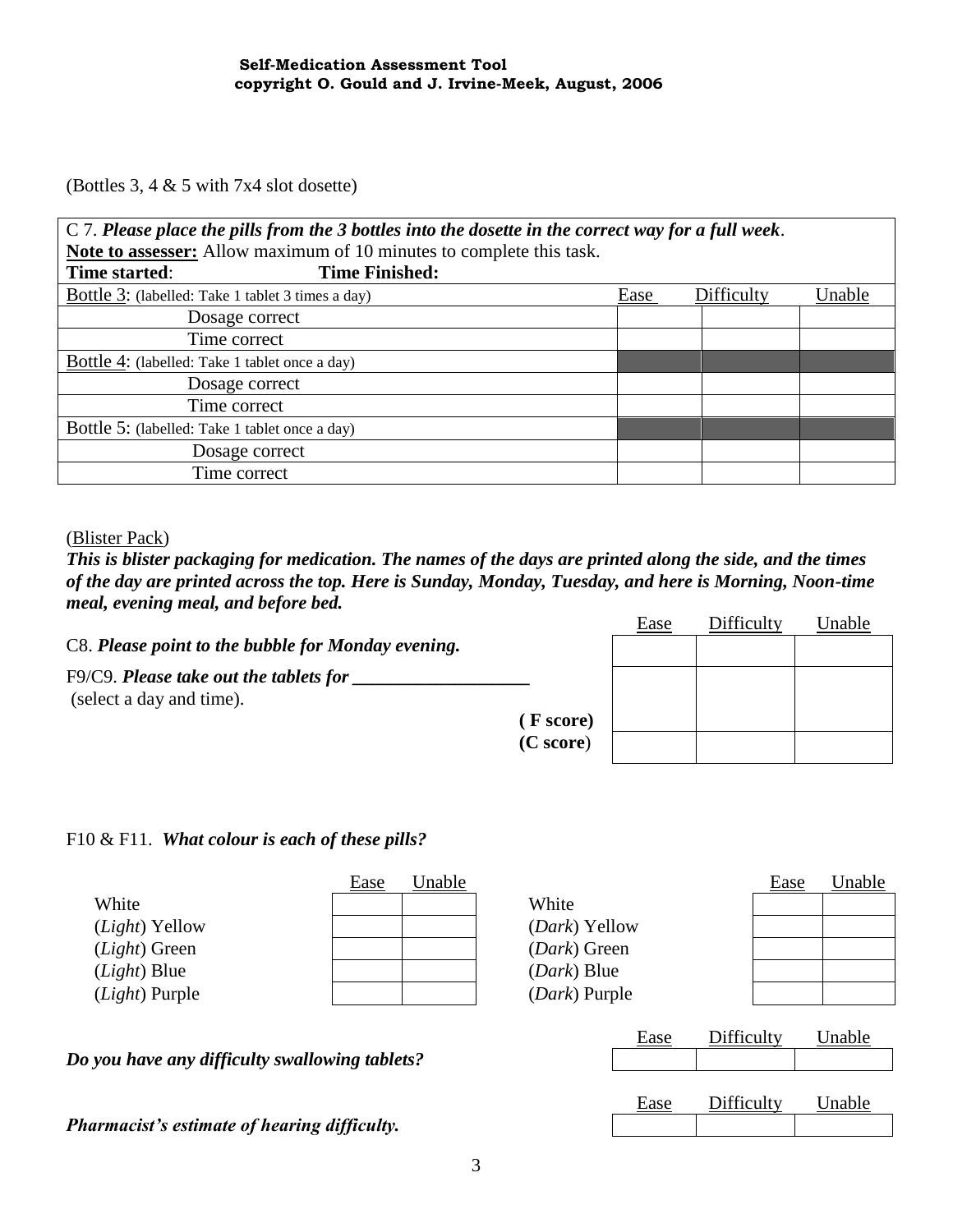**Self-Medication Assessment Tool copyright O. Gould and J. Irvine-Meek, August, 2006**

|                                                                                                       | Ease | Difficulty | Unable |
|-------------------------------------------------------------------------------------------------------|------|------------|--------|
| Pharmacist's estimate of visual difficulty.                                                           |      |            |        |
|                                                                                                       |      |            |        |
|                                                                                                       |      | Yes        | No     |
| Do you have a daily routine that helps to remind you to take your medications?                        |      |            |        |
|                                                                                                       |      |            |        |
|                                                                                                       |      |            |        |
| <b>Section 3: Medication Recall/Adherence</b>                                                         |      |            |        |
|                                                                                                       |      |            |        |
| Do you use anything to help you remember to take your medication?<br>(please indicate all that apply) |      |            |        |
| daily routine                                                                                         |      |            |        |
| <i>pill box (dosette)</i>                                                                             |      |            |        |
| blister pack                                                                                          |      |            |        |
| medication calendar                                                                                   |      |            |        |
| alarm/beeper                                                                                          |      |            |        |
| someone else reminds me                                                                               |      |            |        |
|                                                                                                       |      |            |        |
|                                                                                                       |      |            |        |
|                                                                                                       |      | Yes        | No     |
| Do you have a regular pharmacist/pharmacy?                                                            |      |            |        |
| If yes, please specify: $\overline{\phantom{a}}$                                                      |      |            |        |

*\_\_\_\_\_\_\_\_\_\_\_\_\_\_\_\_\_\_\_\_\_\_\_\_\_\_\_\_\_\_\_\_\_\_\_\_\_\_\_\_\_\_\_\_\_\_\_\_\_\_*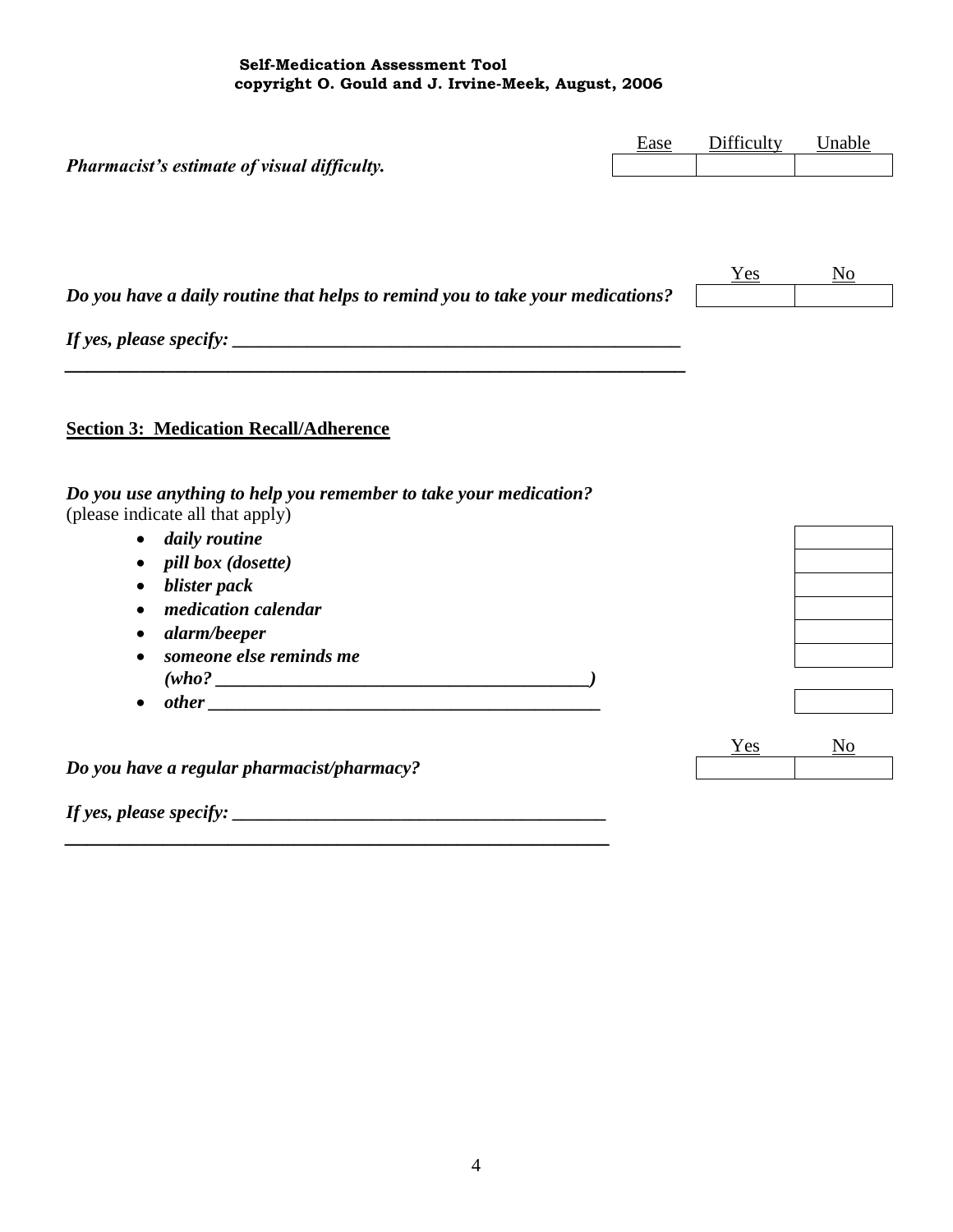#### **Self-Medication Assessment Tool copyright O. Gould and J. Irvine-Meek, August, 2006**

|                                                                   |      | <b>Patient Recall Score</b> |                                                 |             |              | <b>Self-reported adherence Score</b> |                     |             |                                     |                |                                       |             |              |   |                                                    |             |
|-------------------------------------------------------------------|------|-----------------------------|-------------------------------------------------|-------------|--------------|--------------------------------------|---------------------|-------------|-------------------------------------|----------------|---------------------------------------|-------------|--------------|---|----------------------------------------------------|-------------|
| <b>Note to Assessor:</b>                                          | Drug |                             | Drug                                            |             | Dose         |                                      | Description Did you |             |                                     |                | How much                              |             | How many     |   | At what                                            |             |
| It may be necessary to use more than one page for long medication | Name |                             | Indication                                      |             | Frequency    |                                      | $\text{(colour, }$  |             |                                     |                | take it every did you take times per  |             |              |   | times did                                          |             |
| lists.                                                            |      |                             | (what do you<br>take it for?)                   |             |              |                                      | form,               |             | shape, dosage day or less<br>often? |                | each time?                            |             | take it?     |   | day did you you take it?                           |             |
|                                                                   |      |                             |                                                 |             |              |                                      | strength)           |             |                                     |                |                                       |             |              |   |                                                    |             |
| <b>Reference Drug List</b>                                        | A    | U                           | $\mathbf{A}$                                    | $\mathbf U$ | $\mathbf{A}$ | U                                    | A                   | $\mathbf U$ | $\mathbf{A}$                        | $\overline{U}$ | $\mathbf{A}$                          | $\mathbf U$ | $\mathbf{A}$ | U | $\mathbf{A}$                                       | $\mathbf U$ |
|                                                                   |      |                             |                                                 |             |              |                                      |                     |             |                                     |                |                                       |             |              |   |                                                    |             |
|                                                                   |      |                             |                                                 |             |              |                                      |                     |             |                                     |                |                                       |             |              |   |                                                    |             |
|                                                                   |      |                             |                                                 |             |              |                                      |                     |             |                                     |                |                                       |             |              |   |                                                    |             |
|                                                                   |      |                             |                                                 |             |              |                                      |                     |             |                                     |                |                                       |             |              |   |                                                    |             |
|                                                                   |      |                             |                                                 |             |              |                                      |                     |             |                                     |                |                                       |             |              |   |                                                    |             |
|                                                                   |      |                             |                                                 |             |              |                                      |                     |             |                                     |                |                                       |             |              |   |                                                    |             |
|                                                                   |      |                             |                                                 |             |              |                                      |                     |             |                                     |                |                                       |             |              |   |                                                    |             |
|                                                                   |      |                             |                                                 |             |              |                                      |                     |             |                                     |                |                                       |             |              |   |                                                    |             |
|                                                                   |      |                             |                                                 |             |              |                                      |                     |             |                                     |                |                                       |             |              |   |                                                    |             |
|                                                                   |      |                             |                                                 |             |              |                                      |                     |             |                                     |                |                                       |             |              |   |                                                    |             |
|                                                                   |      |                             |                                                 |             |              |                                      |                     |             |                                     |                |                                       |             |              |   |                                                    |             |
|                                                                   |      |                             |                                                 |             |              |                                      |                     |             |                                     |                |                                       |             |              |   |                                                    |             |
|                                                                   |      |                             |                                                 |             |              |                                      |                     |             |                                     |                |                                       |             |              |   |                                                    |             |
|                                                                   |      |                             |                                                 |             |              |                                      |                     |             |                                     |                |                                       |             |              |   |                                                    |             |
|                                                                   |      |                             |                                                 |             |              |                                      |                     |             |                                     |                |                                       |             |              |   |                                                    |             |
|                                                                   |      |                             |                                                 |             |              |                                      |                     |             |                                     |                |                                       |             |              |   |                                                    |             |
| $A =$ Able $U=$ Unable                                            |      |                             | Max recall score $=$ # of reference drugs x 4   |             |              |                                      |                     |             |                                     |                |                                       |             |              |   | Max adherence score = $#$ of reference drugs x 4   |             |
| U indicates patient is unable to respond correctly,               |      |                             | Task score: Count of "able" responses           |             |              |                                      |                     |             |                                     |                | Task score: Count of "able" responses |             |              |   |                                                    |             |
| even when prompted or cued by the tester.                         |      |                             | Recall score = $(task score / max score) x 100$ |             |              |                                      |                     |             |                                     |                |                                       |             |              |   | Adherence score = $(task score / max score) x 100$ |             |